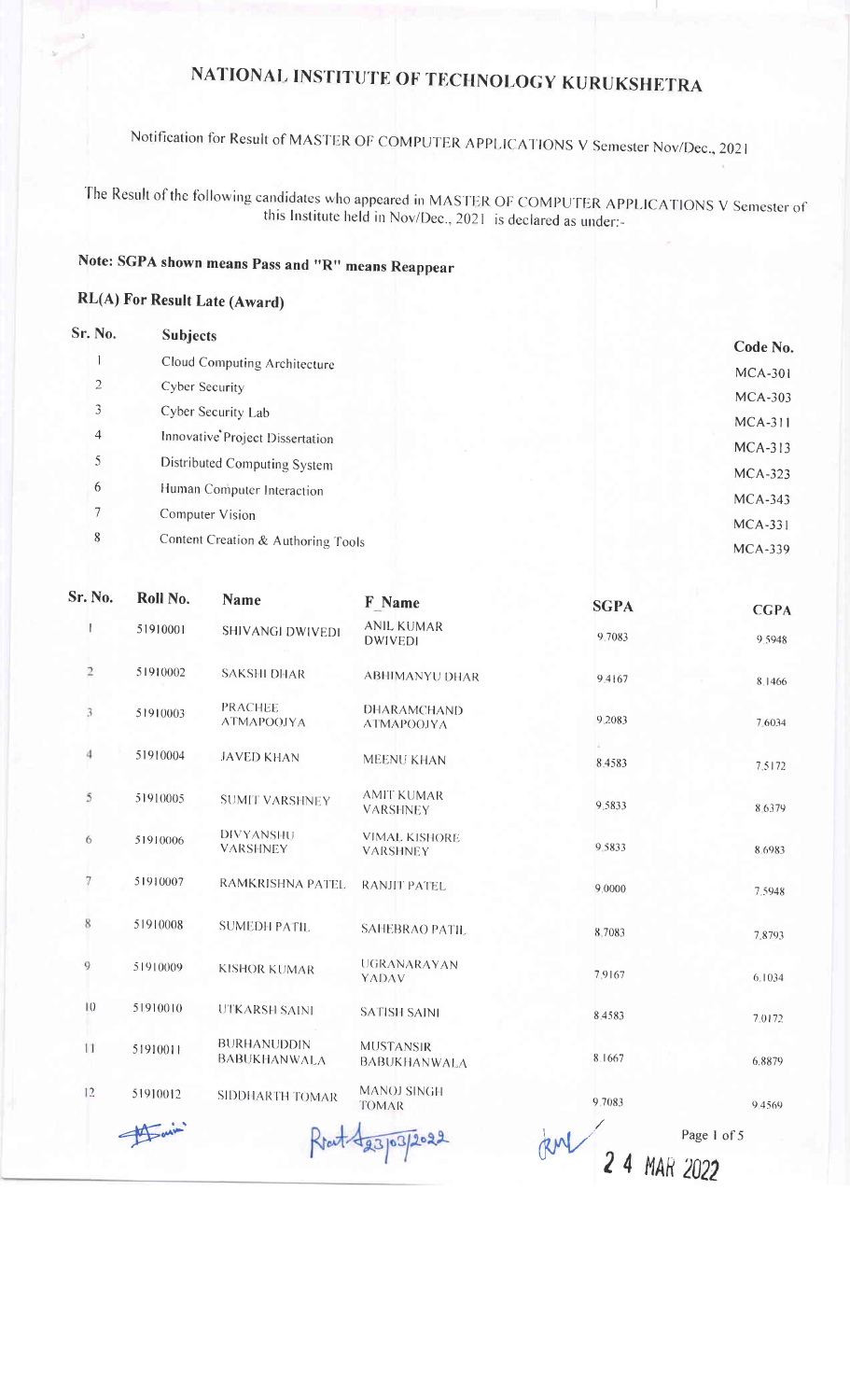# Notification for Result of MASTER OF COMPUTER APPLICATIONS V Semester Nov/Dec., 2021

| 13 | 51910013 | ROHIT PATIDAR                       | <b>KANHAIYA LAL</b>                          | 8.2083           |        |
|----|----------|-------------------------------------|----------------------------------------------|------------------|--------|
| 4  | 51910014 |                                     | <b>PATIDAR</b>                               |                  | 6.7672 |
|    |          | <b>LALBABOO KUMAR</b>               | <b>SHANKAR DAS</b>                           | 8,7083           | 7.6724 |
| 15 | 51910015 | <b>RAMDEO YADAV</b>                 | MURLEE YADAV                                 | 8,7500           | 7.0517 |
| 16 | 51910017 | <b>MANOJ</b><br><b>MOOLCHANDANI</b> | <b>RAMESH CHANDRA</b><br><b>MOOLCHANDANI</b> | 94167            | 9.6379 |
| 17 | 51910018 | <b>BHAGWAN SINGH</b>                | <b>MANOHAR SINGH</b>                         | 8,3333           | 6.3276 |
| 18 | 51910019 | <b>KANIKA MAHESHWARI</b>            | RAJKUMAR<br><b>MAHESWARI</b>                 | 9.4167           | 8.7155 |
| 19 | 51910020 | SACHCHIDANAND<br><b>KUMAR</b>       | <b>DILIP KUMAR</b>                           | 9.8333           | 98017  |
| 20 | 51910021 | <b>VIKAS CHOUDHARY</b>              | <b>MAHESH</b><br>CHOUDHARY                   | 7.9583           | 6,6552 |
| 21 | 51910022 | <b>SOURABH SINGH</b>                | <b>DHIRAN SINGH</b>                          | 9,0000           | 7.9483 |
| 22 | 51910024 | <b>CHUDAMAN DAS</b>                 | RAMNARAYAN DAS                               | 8.7083           | 7.1379 |
| 23 | 51910026 | NEERAJ JOSHI                        | RAJENDER PRASAD<br><b>JOSHI</b>              | 9,5417           | 8.8966 |
| 24 | 51910027 | NIDHI YADAV                         | <b>VIJAY YADAV</b>                           | 9.3750           | 7.7500 |
| 25 | 51910028 | <b>MANEESH GEED</b>                 | NARAYAN                                      | 8.5833           | 7.0259 |
| 26 | 51910029 | <b>RITURAJ</b>                      | <b>RAM NARAYAN</b><br><b>RANA</b>            | 8,0000           | 6.6897 |
| 27 | 51910030 | NITIN KUMAR GUPTA                   | MANOJ KUMAR<br><b>GUPTA</b>                  | 9.7083           | 8,5776 |
| 28 | 51910031 | SHUBHAM MAURYA                      | DEVNATH MAURYA                               | 9.7917           | 8.9569 |
| 29 | 51910032 | SHEFALI SINGHI                      | MUKESH SINGHI                                | Re. MCA-343(End) |        |
| 30 | 51910033 | <b>ABHISHEK BHORIA</b>              | PURAN SINGH                                  | 7 4583           | 5.9138 |
| 31 | 51910034 | <b>SHIKHA</b>                       | DEENDAYAL                                    | 8.3333           | 7.0948 |
| 32 | 51910035 | <b>ANVESA JAISWAL</b>               | <b>RAVI SHANKAR</b><br><b>JAISWAL</b>        | 9.5833           | 8.7069 |
| 33 | 51910036 | ANIL KUMAR BARI                     | <b>RAM PRASAD BARI</b>                       | 8.1250           | 6.8534 |
|    |          |                                     |                                              |                  |        |

Forming

Rent 1 23/03/2022

RM Page 2 of 5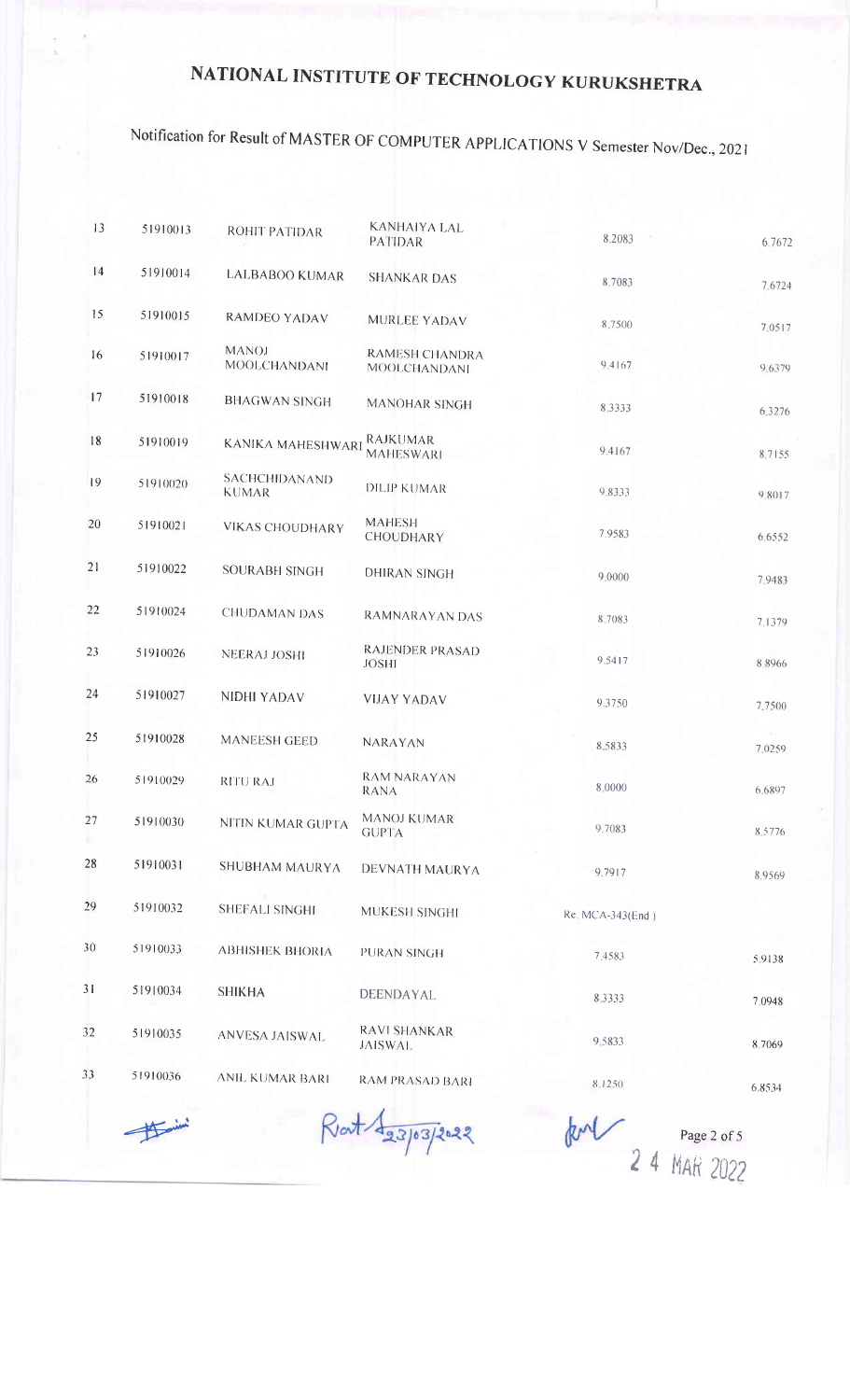#### Notification for Result of MASTER OF COMPUTER APPLICATIONS V Semester examinations Nov/Dec., 2021

| 34 | 51910037 | ARYAN AGRAHARI                      | <b>MANOJ KUMAR</b><br><b>GUPTA</b>      | 8.7083  | 8.3190 |
|----|----------|-------------------------------------|-----------------------------------------|---------|--------|
| 35 | 51910038 | SANDHYA VERMA                       | <b>SUMER NATH</b><br><b>VERMA</b>       | 8,6250  | 6,9828 |
| 36 | 51910039 | <b>SANJAY KUMAR</b>                 | NARESH KUMAR                            | 8,8333  | 7,6207 |
| 37 | 51910040 | REKHA KUMARI                        | <b>KAMLESHWAR</b><br><b>SINGH</b>       | 9.5833  | 8.7845 |
| 38 | 51910041 | RUPAM DIXIT                         | RAJENDRA PRASAD                         | 9.1667  | 8.0517 |
| 39 | 51910042 | <b>BADAL PRADHAN</b>                | <b>JAYPAL PRADHAN</b>                   | 7,1250  | 6.0172 |
| 40 | 51910043 | SAMARTH NIGAM                       | <b>ALOK NIGAM</b>                       | 9.2500  | 8.7931 |
| 41 | 51910044 | <b>AMANPREET SINGH</b>              | <b>BALVIR SINGH</b>                     | 7.8750  | 6,9828 |
| 42 | 51910045 | <b>DHARMVEER KUMAR</b>              | <b>DINESH PRASAD</b><br>YADAV           | 8.6667  | 7.8276 |
| 43 | 51910046 | <b>MANOJ KUMAR</b>                  | <b>INDRAJ KUMAR</b>                     | 78333   | 6.4569 |
| 44 | 51910047 | <b>SHUBHAM TANWAR</b>               | <b>SANJAY KUMAR</b><br><b>TANWAR</b>    | 8.0417  | 6,1983 |
| 45 | 51910048 | <b>RAJKISHOR</b>                    | <b>YUGAL KISHOR</b>                     | 8.9167  | 7.7500 |
| 46 | 51910049 | TANUJA KUMARI                       | HAJARI PANDIT                           | 9.5000  | 8.1293 |
| 47 | 51910051 | <b>ANAMIKA</b>                      | <b>ANIL KUMAR</b>                       | 10,0000 | 9.5603 |
| 48 | 51910052 | MOHD. SHAHNAWAZ<br>ALAM             | <b>AFTAB ALAM</b>                       | 9.7083  | 9.3017 |
| 49 | 51910054 | ANUPAM KUMAR<br><b>THAKUR</b>       | <b>SURAJ RAJ SINGH</b><br><b>THAKUR</b> | 9.2500  | 8.5517 |
| 50 | 51910055 | <b>SAURABH SINGH</b>                | PARMESHWAR BUX<br><b>SINGH</b>          | 8.8333  | 7.8103 |
| 51 | 51910056 | BRIJESH KUMAR SINGH SOHAN SINGH     |                                         | 9.2917  | 8.7845 |
| 52 | 51910057 | <b>KSHITIJ PANDEY</b>               | PRAMOD PANDEY                           | 9.4167  | 9.0259 |
| 53 | 51910058 | <b>ANMOL KUMAR</b><br><b>SHARMA</b> | <b>SUNIL SHARMA</b>                     | 9.7083  | 9.1552 |
| 54 | 51910059 | AMRITA GUPTA                        | <b>SURESH GUPTA</b>                     | 8.7083  | 7.1897 |
|    | $A - 5A$ |                                     |                                         |         |        |

 $\rightarrow$ 

Kat 23/03/2022

 $\frac{1}{24}$   $\frac{p_{age}}{M_{AF}}$ Page 3 of 5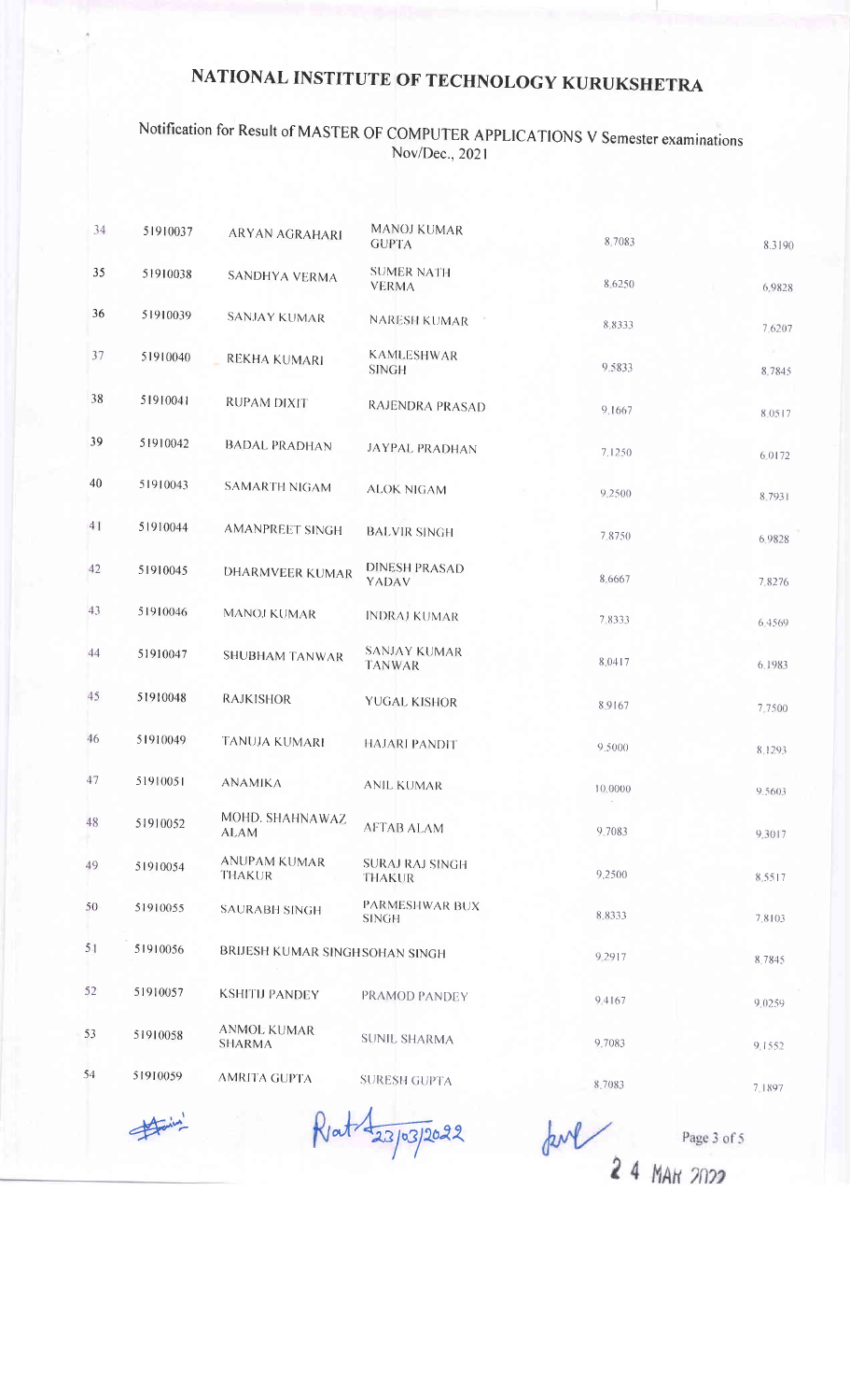#### Notification for Result of MASTER OF COMPUTER APPLICATIONS V Semester examinations Nov/Dec., 2021

| 51910060 | SHUBHANGI TIWARI                      | NAVEEN KUMAR<br>TIWARI              | 9.5417                                                                    | 9.3448 |
|----------|---------------------------------------|-------------------------------------|---------------------------------------------------------------------------|--------|
| 51910061 | <b>SURAJ PRATAP</b><br><b>SHUBHAM</b> | <b>SHASHI BHUSHAN</b><br><b>JHA</b> | 9.3750                                                                    | 8,7155 |
| 51910062 | SHUBHAM MISHRA                        | <b>LALIT MISHRA</b>                 | 8.2917                                                                    | 7.2586 |
| 51910063 | <b>BIPIN SINGH</b>                    | <b>RAMANUJ SINGH</b>                | 8.3750                                                                    | 7.0000 |
| 51910064 |                                       |                                     | 8.3750                                                                    | 7,7672 |
| 51910065 | AMBUJ KESARVANI                       | <b>RAKESH</b><br><b>KESARWANI</b>   | 8.8333                                                                    | 8.2672 |
| 51910066 | RAHUL MEWAL                           | SITARAM MEENA                       | 8.3333                                                                    | 7.4741 |
| 51910067 | <b>ROHIT</b>                          | <b>ASHOK KUMAR</b>                  | 8.4583                                                                    | 8.0431 |
| 51910068 | <b>SURAJ SINGH</b>                    | <b>GULAB SINGH</b>                  | 9.4167                                                                    | 8.6810 |
| 51910069 | <b>NEHA DEVI</b>                      | <b>BACHNA RAM</b>                   | 8.9583                                                                    | 8.0431 |
| 51910070 | <b>BABA PATRA</b>                     | <b>JITENDRA KUMAR</b><br>PATRA      | 9.1667                                                                    | 7.8534 |
| 51910071 | MAYANK KUMAR<br><b>SINGH</b>          | <b>ASHOK KUMAR</b><br><b>SINGH</b>  | 8.7083                                                                    | 7.1121 |
| 51910072 | <b>SHASHANK JHA</b>                   | SUNIL KUMAR JHA                     | 9.2500                                                                    | 7.8276 |
| 51910073 | <b>VAISHALI NARULA</b>                | <b>KAPIL KUMAR</b><br>NARULA        | 9.6250                                                                    | 9.4224 |
| 51910074 | MURARI CHOUDHARY                      | <b>DILIP KUMAR</b><br>CHOUDHARY     | 8.8333                                                                    | 7.7069 |
| 51910076 | PIYUSH SACHAN                         | <b>SANJEEV SACHAN</b>               | 9.0833                                                                    | 8.1897 |
| 51910077 | <b>SATYAM PORWAL</b>                  | <b>GOPAL JI PORWAL</b>              | 9,0833                                                                    | 7.6638 |
| 51910078 | <b>AKHILESH KUMAR</b>                 | <b>VIDYA RAM</b>                    | 8.4583                                                                    | 6.8707 |
| 51910079 | <b>AKHILESH KUMAR</b><br><b>SINGH</b> | <b>AWADHESH SINGH</b>               | 8,3750                                                                    | 7.5259 |
| 51910080 | <b>ROMA DEVI</b>                      | <b>JUGRAJ SINGH</b>                 | 7.3333                                                                    | RL(L)  |
| 51910081 | <b>SHAKTI</b>                         |                                     | 9.5417                                                                    | 8.7759 |
|          |                                       |                                     | RAVISHANKAR YADAV RAM AKBAL YADAV<br><b>VISHNU PRASAD</b><br><b>GUPTA</b> |        |

Faire

Rat 423/03/2022

Rul 2 4 MAR 2022